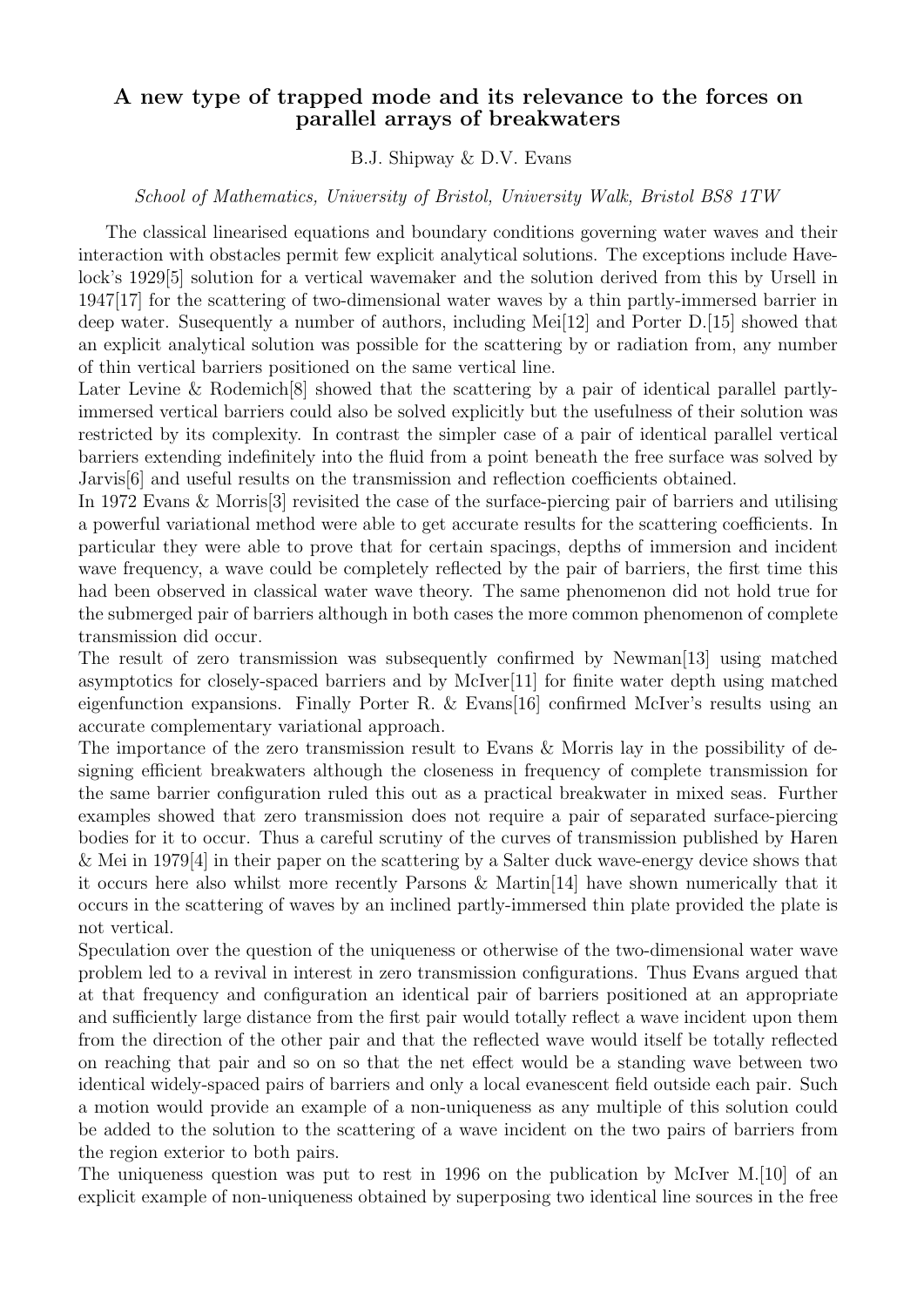

Figure 1: Curves of zero transmission past 2 barriers. Pairs of numbers next to curves indicate ratios of barrier widths to channel width d, b is the barrier spacing and k is the wave number related to the radian frequency through the relation  $\omega^2 = g k \tanh kH$  where H is the depth of water in the channel.

surface at a spacing which cancelled their net far field. She showed that certain streamlines of the resulting field entered the sources from above the free surface and could be replaced by pairs of rigid bodies entirely enclosing the singularities with an open free surface between them. The rigid bodies all have the property that they intersect the free surface non-vertically a property shared also by the Salter duck thus adding weight to the Evans argument but the authors are not aware as to whether a single McIver body is capable of demonstrating zero transmission.

Recently Kuznetsov et al[7] have solved the four-barrier problem numerically using the variational approximations described by Porter & Evans and have confirmed that there are solutions describing standing waves or trapped modes between the pairs of barriers with just a local decaying field outside the pairs and that these solutions do indeed occur close to the spacings and frequencies predicted by the wide-spacing arguments of Evans.

The existence of trapped modes in an infinite wave channel containing a vertical bottom-mounted surface-piercing circular cylinder was first proved by Callan et al<sup>[1]</sup> and their relevance to the large forces on large finite arrays of identical cylinders was pointed out by Maniar & Newman[9] at a previous Workshop. The existence of trapped modes about an arbitrary cross-sectional cylinder in a channel was proved by Evans et al[2]. In all cases the condition satisfied on the centre-line was the Dirichlet condition of the vanishing of the potential, corresponding to a fundamental sloshing motion.

In the present work we obtain for the first time solutions describing trapped modes for bodies on the centre-line of an infinite channel which satisfy a Neuman condition on the centre-line and which can therefore be accessed by an incident plane wave from infinity. The method is a direct extension of the ideas on zero transmission described above.